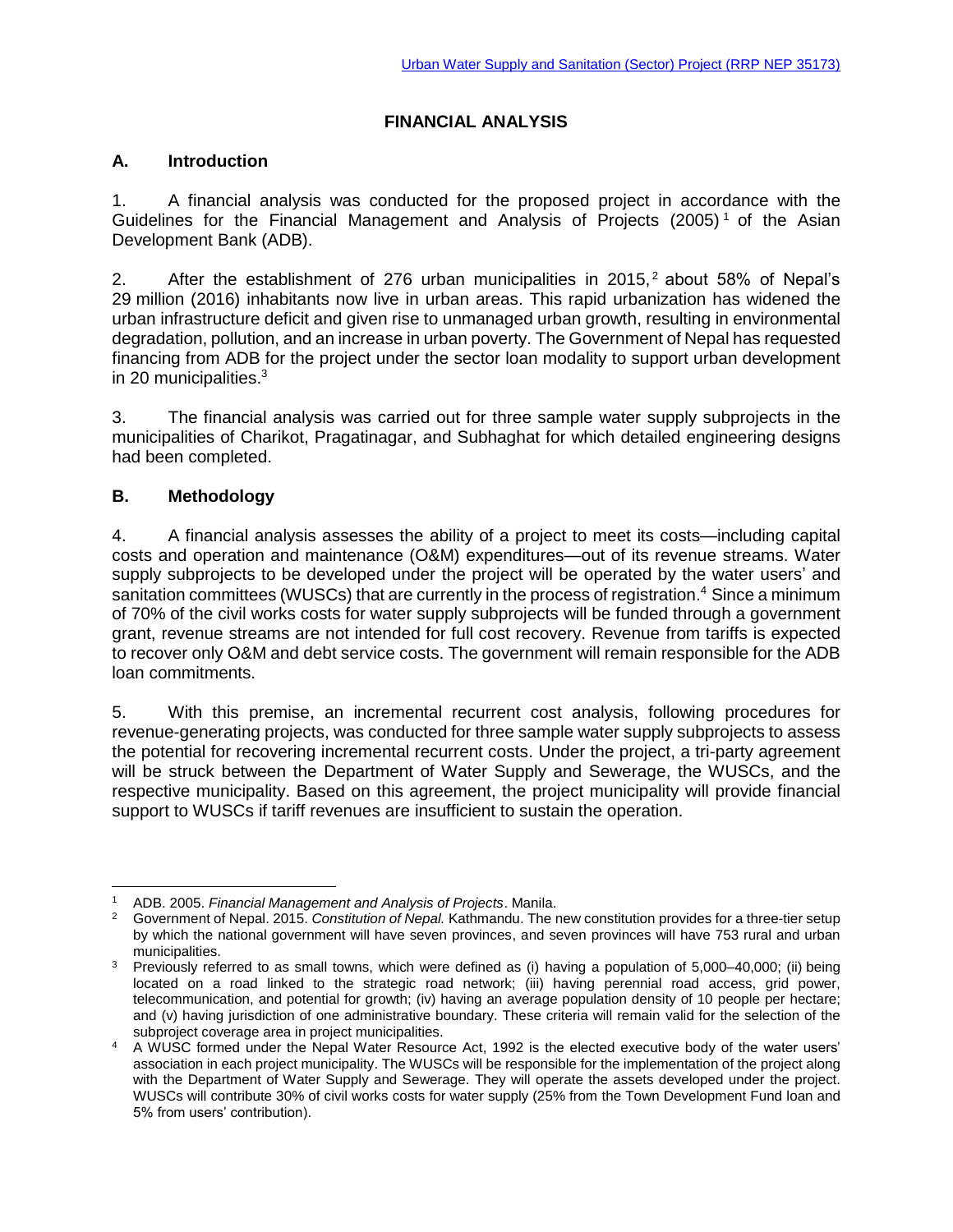6. Accordingly, a cash-flow analysis of the project municipalities for sample subprojects need to be carried out to determine their financial ability to support O&M of the assets established under the project. A cash-flow analysis of the project municipalities was not conducted because their financial information was not available since all municipalities are in the process of reestablishment in accordance with the new Local Government Operation Act, 2017.<sup>5</sup> Instead, a financial performance analysis was carried out for the government, given its role in supporting municipalities. The financial analysis of the remaining subprojects will be conducted during the implementation based on the approach used for the sample subprojects.

# **C. Sample Water Supply Subprojects**

# **1. Tariff Structure**

7. In Nepal, the Water Resource Act, 1992<sup>6</sup> and the Drinking Water Rules, 1998<sup>7</sup> provide the basis for forming WUSCs that operate water supply systems in small municipalities. Under the powers given to them, WUSCs can set the water tariff and conduct the periodic revisions during the operation of water supply subprojects established under the project.

8. The municipalities of the three sample subprojects currently have small water supply systems <sup>8</sup> with flat monthly tariff rates ranging from NRs80 to NRs100. However, project municipalities will have volumetric tariff-based water supply in 2024, when full operation starts. WUSCs of project municipalities need to finalize the tariff structure through consultation with the project management office (PMO) and the Town Development Fund (TDF).<sup>9</sup> The draft tariff structure prepared by the project design consultants was presented to WUSCs and agreed to in principle. However, the draft tariff rates will further be discussed with the PMO and TDF, and finally approved by the WUSCs. Thus, average tariff rates of about NRs45.5 per cubic meter are expected to be implemented from 2024.<sup>10</sup>

9. Only few cases of tariff revisions were observed under the existing flat-rate system in the project municipalities, and they revealed no particular trend. Hence, the analysis examined the known water tariff revisions in the region: (i) periodic tariff revision for the Kathmandu Valley water supply system,<sup>11</sup> (ii) revision of the monthly flat-rate water tariff in Charikot during 1998–2012,<sup>12</sup> and (iii) the approach followed by the TDF in appraising water supply projects.<sup>13</sup> Given that the above cases revealed no clear trend in terms of revision period and increase percentage, it is assumed that they followed the procedure prepared by TDF for tariff revision (10% increase once

 $\overline{a}$ <sup>5</sup> The Local Government Operation Act provides composition, operational procedures, and powers of municipalities.

<sup>&</sup>lt;sup>6</sup> The Water Resources Act, 1992, provide guidelines for management of water resources. Section 5 of the Act has provision for forming Water Users Association and WUSCs as their elected executive bodies.

<sup>&</sup>lt;sup>7</sup> Drinking Water Rules, 1998, were framed by exercising the power of Water Resources Act 1992 in Section 24. Among others, they provide guidelines to form and power to fix and manage water tariff to WUSCs.

<sup>&</sup>lt;sup>8</sup> All three towns have water supply systems at various coverage level ranging from 2.3% (Subhaghat), 14%

<sup>(</sup>Pragatinagar), and 61.0% (Charikot) through surface source or borewells based hand pumps.

<sup>&</sup>lt;sup>9</sup> TDF will provide 25% of project costs for water supply subprojects to WUSCs as loan.

<sup>&</sup>lt;sup>10</sup> Considering the consumption pattern, average household size, and proposed tariff, the average water tariff in three municipalities was found ranging from NRs46.5 per cubic metre (Charikot), NRs46.1 per cubic metre (Pragatinagar) to NRs43.7 per cubic metre (Subhaghat).

<sup>11</sup> The minimum flat tariff was revised from NRs50/10 cubic meters to NRs110/10 cubic meters in July 2013. There was no revision after that till date.

<sup>&</sup>lt;sup>12</sup> For the existing water supply system, the WUSC Charikot revised the flat rate monthly tariff from NRs30 per household to NRs50 per household in 2007, and further to NRs100 per household in 2012. No further revision happened till date. Source: Discussion with WUSC Chairperson of Charikot.

<sup>&</sup>lt;sup>13</sup> In the water supply subproject appraisal, TDF considered 10% tariff increase every three years. Source: Appraisal for Additional Loan Agreement for Khadbari Small Town Water Supply and Sanitation Project. 2017.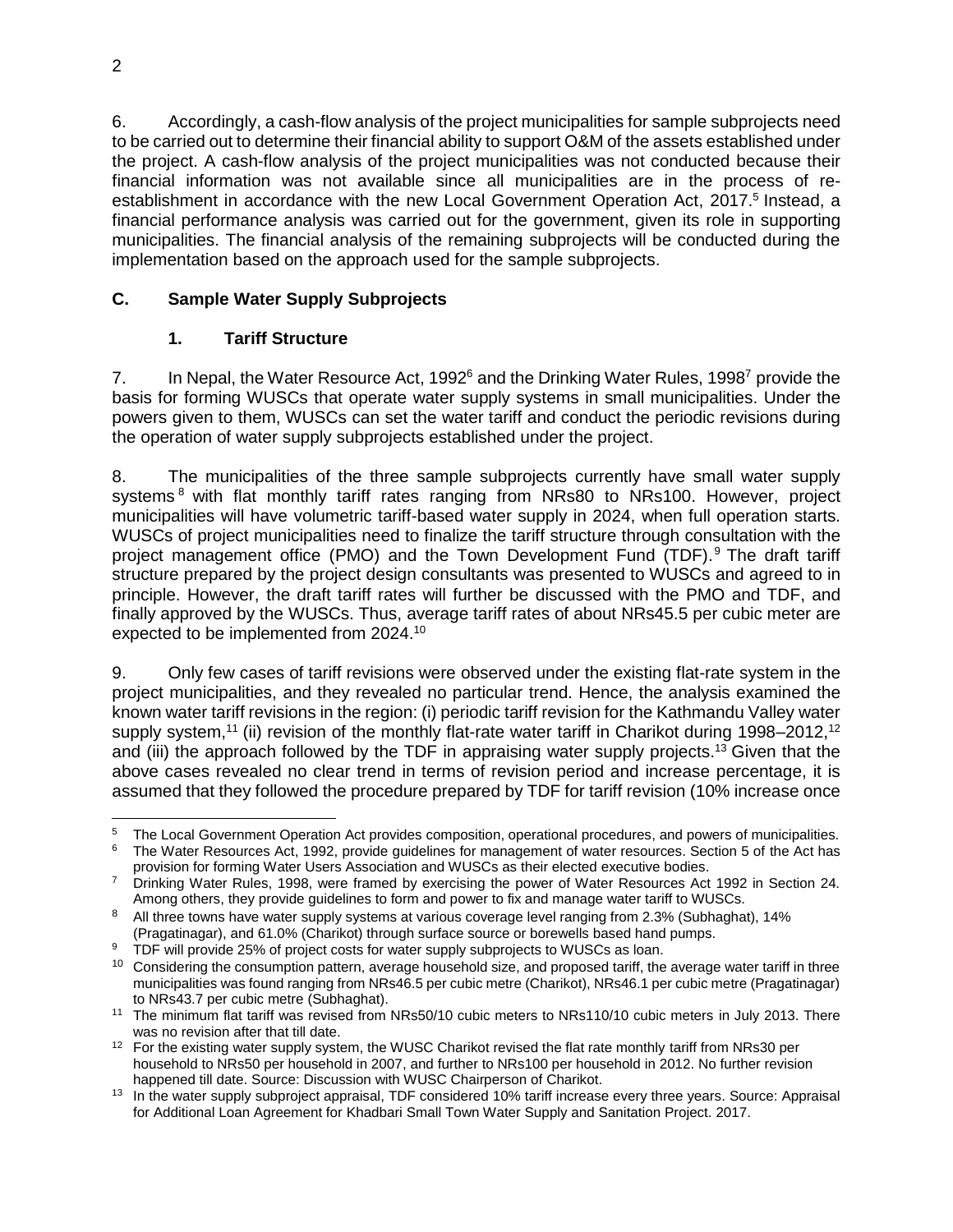in 3 years) because this will be part of the onlending agreement to be signed between TDF and WUSCs.

## **2. Willingness to Pay and Affordability**

10. All three project municipalities have water supply systems at various coverage levels with a flat tariff rate. These flat rates will be replaced in 2024 by the volumetric tariff rates. As of 2018, poor households<sup>14</sup> in three municipalities with sample subprojects pay about  $0.1\%$ —0.7% of their monthly income for water supply, and 0.1%–0.4% of non-poor households do so. This is estimated to increase from 4.3% to 4.7% for poor households and from 1.5% to 2.2% for nonpoor households in 2024, when the WUSCs start the full operation of sample subprojects (Table 1). The estimated average household expenditure for water supply is found to be less than the accepted level of 5% of the total household income in all income categories of the three project municipalities, and this underlines the affordability for the project beneficiaries.

|  |  |  | Table 1: Water Charges, Usage, and Average Household Income |  |
|--|--|--|-------------------------------------------------------------|--|
|--|--|--|-------------------------------------------------------------|--|

|                                                                   | Existing (2018) |        |        | Proposed (2024) <sup>a</sup> |                                                        |         |  |
|-------------------------------------------------------------------|-----------------|--------|--------|------------------------------|--------------------------------------------------------|---------|--|
| <b>Details</b>                                                    | <b>Charikot</b> |        |        |                              | Pragatinagar Subhaghat Charikot Pragatinagar Subhaghat |         |  |
| Monthly water supply bill<br>(NRs/household) <sup>b</sup>         | 100.0           | 20.0   | 80.0   | 911.8                        | 920.6                                                  | 836.4   |  |
| Average monthly household income -<br>poor (NRs) <sup>c</sup>     | 13.390          | 13.390 | 13.390 | 19.538                       | 19.538                                                 | 19,538  |  |
| % of water bill-poor                                              | 0.7%            | 0.1%   | 0.6%   | 4.7%                         | 4.7%                                                   | 4.3%    |  |
| Average monthly household income -<br>non-poor (NRs) <sup>d</sup> | 28.424          | 43.409 | 28.670 | 41.474                       | 63.340                                                 | 41.834  |  |
| % of water bill-non-poor                                          | $0.4\%$         | 0.1%   | 0.3%   | 2.2%                         | 1.5%                                                   | $2.0\%$ |  |

NRs = Nepalese rupees.

a 2024 is the year when WUSCs will start full operations.

<sup>b</sup> All three towns have water supply systems at various coverage levels ranging from 2.3% (Subhaghat) to 14.0% (Praghatinagar) to 61.0% (Charikot), with flat monthly tariff rates at present. For the proposed water supply of 100 liters per capita per day in 2024, the volumetric tariff rates prepared by design consultants in consultation with WUSCs are considered.

<sup>c</sup> The average monthly household income of NRs13,390 for poor households in 2018 was estimated based on the average daily poor household income of NRs535.6 and 25 working days a month. This is updated to 2024 with a 6.5% annual increase, the inflation rate suggested by the Asian Development Bank for Nepal.

d. The average daily non-poor household income (ranging from NRs1,137 to NRs1,736) was derived from a socioeconomic survey (2015) carried out in the project municipalities and was updated to 2018 using the past inflation rate (8%). Considering 25 working days a month, the average monthly household income was estimated for 2018. Further, these monthly household incomes for 2024 are updated with a 6.5% inflation rate, which the Asian Development Bank suggests for Nepal.

Sources: Government of Nepal, Department of Water Supply and Sewerage. 2015. *Baseline socio-economic survey reports for sample towns.* Kathmandu; and Government of Nepal, Department of Water Supply and Sewerage. 2017. *Detailed Project Reports of Water Supply Projects of Sample Towns*. Kathmandu.

### **3. Incremental Recurrent Cost Recovery for Water Supply Subprojects**

11. The cash flow of sample water supply subprojects is projected for 20 years of operation, taking into consideration both the expected tariff revenues and incremental expenditure. Incremental expenditure includes O&M and the debt repayment to TDF (25% of civil works costs). <sup>15</sup> The general assumptions followed to calculate the cash flow are as follows:

 $\overline{a}$ <sup>14</sup> Households living below the poverty line, which is based on per capita consumption of 2,144 calories. Source: Central Bureau of Statistics. 2005. *Poverty Trends in Nepal (1995-96 and 2003-2004)*. Kathmandu.

<sup>&</sup>lt;sup>15</sup> For the water supply subprojects, 70% of project costs will be covered by a grant from the Government of Nepal, 5% by users' contributions, and 25% by a TDF loan. The WUSCs will be responsible for the repayment of the TDF loan.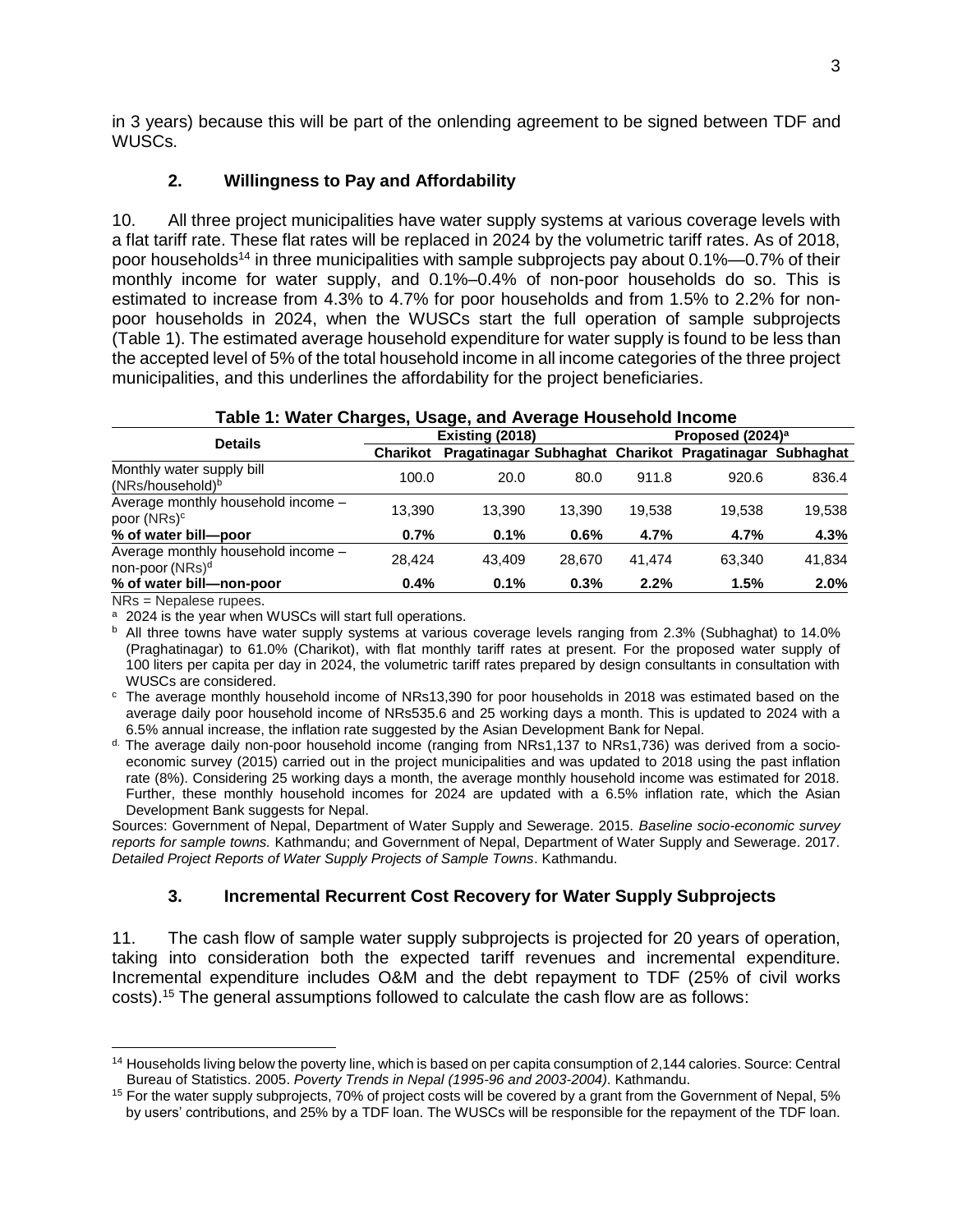- (i) The projection covers the period from 2018 to 2043, including 6 years of implementation. Assets established have a 20-year lifespan.
- (ii) All costs are in nominal prices and converted at an exchange rate of  $$1 = NRs103$ .
- (iii) The proposed volumetric tariff will be implemented from 2024, with subsequent 10% tariff increases every 3 years.
- (iv) Incremental costs include expenditures for personnel, maintenance, administration, chemicals, power, and TDF loan repayment; and exclude depreciated expenditure, which is a non-cash item.
- (v) The TDF loan will cover 25% of civil works costs; it has a grace period of 6 years and a repayment period of 20 years at a 5% interest rate; and
- (vi) Based on the actual performance of user charge collection in small towns under an earlier project funded by ADB,<sup>16</sup> a 95% collection efficiency applies.

12. The cash-flow projection shows that the sample water supply subprojects will fully recover incremental recurrent costs from the start of full operations in 2024 (Table 2). Under the project, the WUSCs will be given capacity building support from the PMO and TDF through training sessions and study tours. Project municipalities will provide financial support to WUSCs if the tariff revenues are insufficient to sustain the operation. Together, these factors underline the sustainability of the sample water supply subprojects.

#### **Table 2: Recovery of Incremental Recurrent Costs by Sample Subprojects**  $(6 \text{ million})$

| гэ шшогн                    |                 |       |       |              |       |       |           |       |       |
|-----------------------------|-----------------|-------|-------|--------------|-------|-------|-----------|-------|-------|
|                             | <b>Charikot</b> |       |       | Pragatinagar |       |       | Subhaghat |       |       |
| <b>Details</b>              | 2024            | 2029  | 2034  | 2024         | 2029  | 2034  | 2024      | 2029  | 2034  |
| Income from tariff          | 0.49            | 0.59  | 0.80  | 0.30         | 0.44  | 0.71  | 0.33      | 0.44  | 0.63  |
| Incremental expenses        | 0.15            | 0.21  | 0.29  | 0.09         | 0.12  | 0.16  | 0.12      | 0.16  | 0.22  |
| Debt repayment <sup>a</sup> | 0.24            | 0.24  | 0.24  | 0.14         | 0.14  | 0.14  | 0.19      | 0.19  | 0.19  |
| Surplus / (deficit)         | 0.09            | 0.14  | 0.27  | 0.08         | 0.19  | 0.41  | 0.03      | 0.09  | 0.22  |
| Operating ratiob            | 80.9%           | 75.8% | 66.2% | 73.6%        | 57.9% | 42.5% | 91.3%     | 79.8% | 65.0% |

<sup>a</sup> Debt repayment includes both principal and interest.

**b** Calculated by dividing operating expenditure by revenues.

Note: In line with TDF Project Financial Appraisal Manual, 2015, and the procedures followed in earlier loans for repayment to TDF, "equated annual debt repayment" considers both principal and interest.

Sources: Asian Development Bank estimates.

 $\overline{a}$ 

#### **D. Financial Performance of Municipalities**

13. Under the new Local Government Operation Act, 2017<sup>17</sup> municipalities have legislative, executive, and judiciary powers and are in the process of re-establishment by recruiting the adequate number of staff and formulating local laws, policies, and procedures. Adequate administrative infrastructures and services will need to be built for their full functionality.

#### **E. Financial Capacity of the Government of Nepal**

14. All the subprojects are demand driven and structured with a defined cost-sharing model by which the federal government and municipalities are stakeholders, as followed for the ongoing third small towns project (footnote 16). Under the provisions of the new Local Government

<sup>16</sup> ADB. [Nepal: Small Towns Water Supply and Sanitation Sector Project;](https://lnadbg1.adb.org/sec0032p.nsf/docbyno/cd726a9027c00eb848256af100085a09/$file/r165-00.pdf) ADB. [Nepal: Second Small Towns Water](https://www.adb.org/projects/41022-022/main)  [Supply and Sanitation Sector Project;](https://www.adb.org/projects/41022-022/main) and ADB. [Nepal: Third Small Towns Water Supply and Sanitation Sector](https://www.adb.org/projects/35173-013/main)  [Project.](https://www.adb.org/projects/35173-013/main)

<sup>&</sup>lt;sup>17</sup> The Local Government Operation Act, 2017 defines the composition, operational procedures, and powers of municipalities.